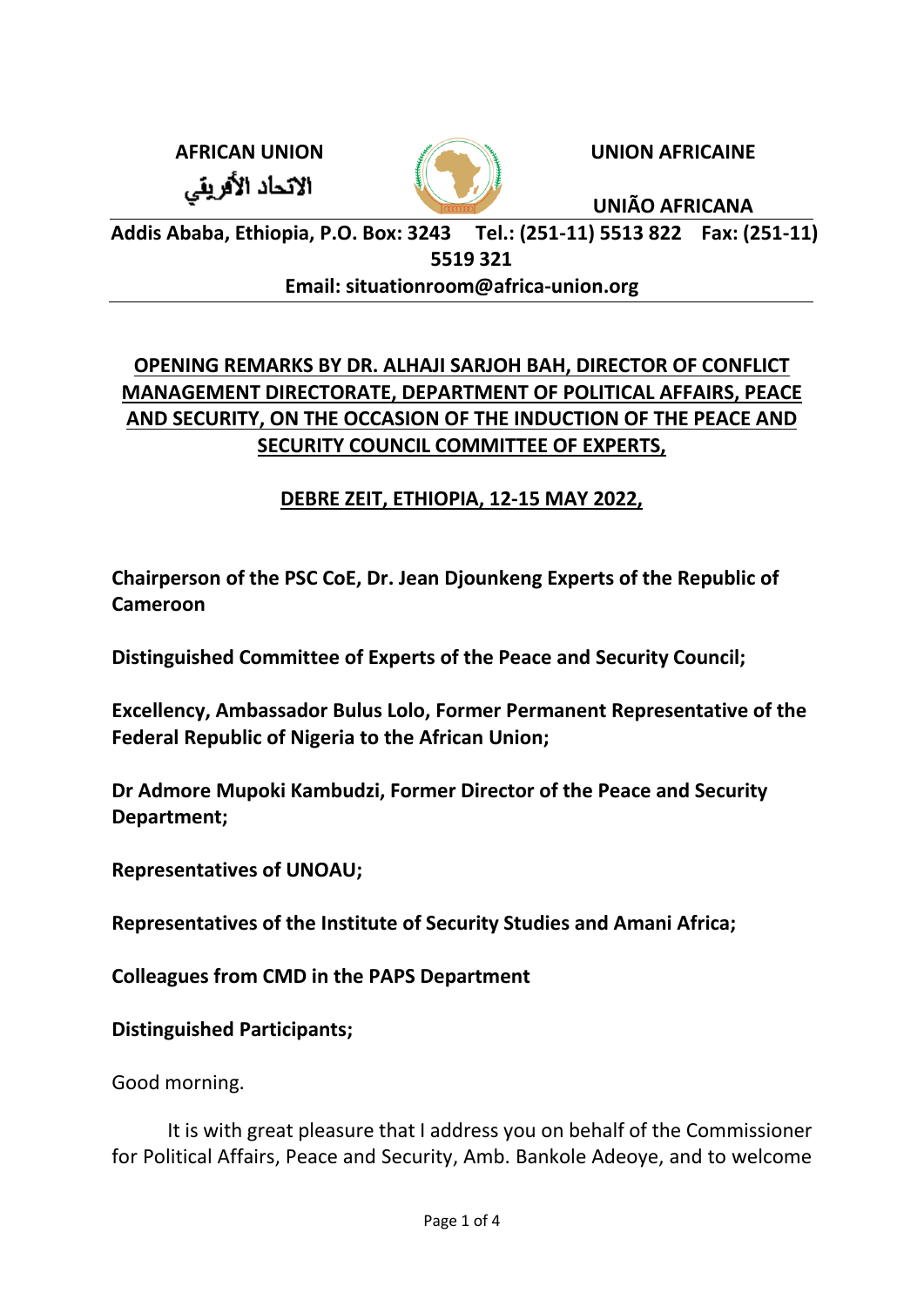you to the Training of the Committee of Experts of the Peace and Security Council (PSC) of the Union.

As a Department, we are indeed honoured to facilitate this exercise that is aimed at reinforcing the capacities of the Committee of Experts as part of broader efforts to enhance the effective implementation of the PSC's mandate on conflict prevention, management and resolution.

Owing to the significance that the Department attaches to this Training, Ambassador Bankole Adeoye will be joining you tomorrow for a short engagement.

I wish to express my appreciation to His Excellency, Ambassador Bulus Lolo, Former Permanent Representative of the Federal Republic of Nigeria to the African Union, for agreeing to be one of the facilitators. Indeed, your experience having served in the PSC during your tenure in Addis Ababa, as well as your experience in the UNSC will significantly benefit the Committee of Experts and all of us here present.

Please permit me to also welcome and appreciate Dr Admore Mupoki Kambudzi, Former Director of the then Peace and Security Department and the first Secretary of the PSC, who honoured our request to be part of this exercise. It shows his commitment to the stability of Africa. Thank you.

Furthermore, I would like to express gratitude to the experienced Regional Desk Officers who are joining this Training. Their presence is a demonstration of our commitment to deepen our support to the PSC.

We also have amongst us, representatives of UNOAU, the Institute of Security Studies (ISS) and Amani Africa, and we thank them for their continued support to our work.

## **Distinguished Experts and Participants;**

It is important to note that our continent is currently facing serious security threats particularly terrorism and violent extremism, governance deficits, unconstitutional changes of government, natural disasters induced by climate change as well as the effect of pandemics and epidemics. I would like to stress that in the work of the PSC, it is critical to take into consideration the synergy between African Peace and Security Architecture (APSA) and African Governance Architecture (AGA) – two frameworks that are central to our collective efforts for peace, security and stability. I wish to add that the work of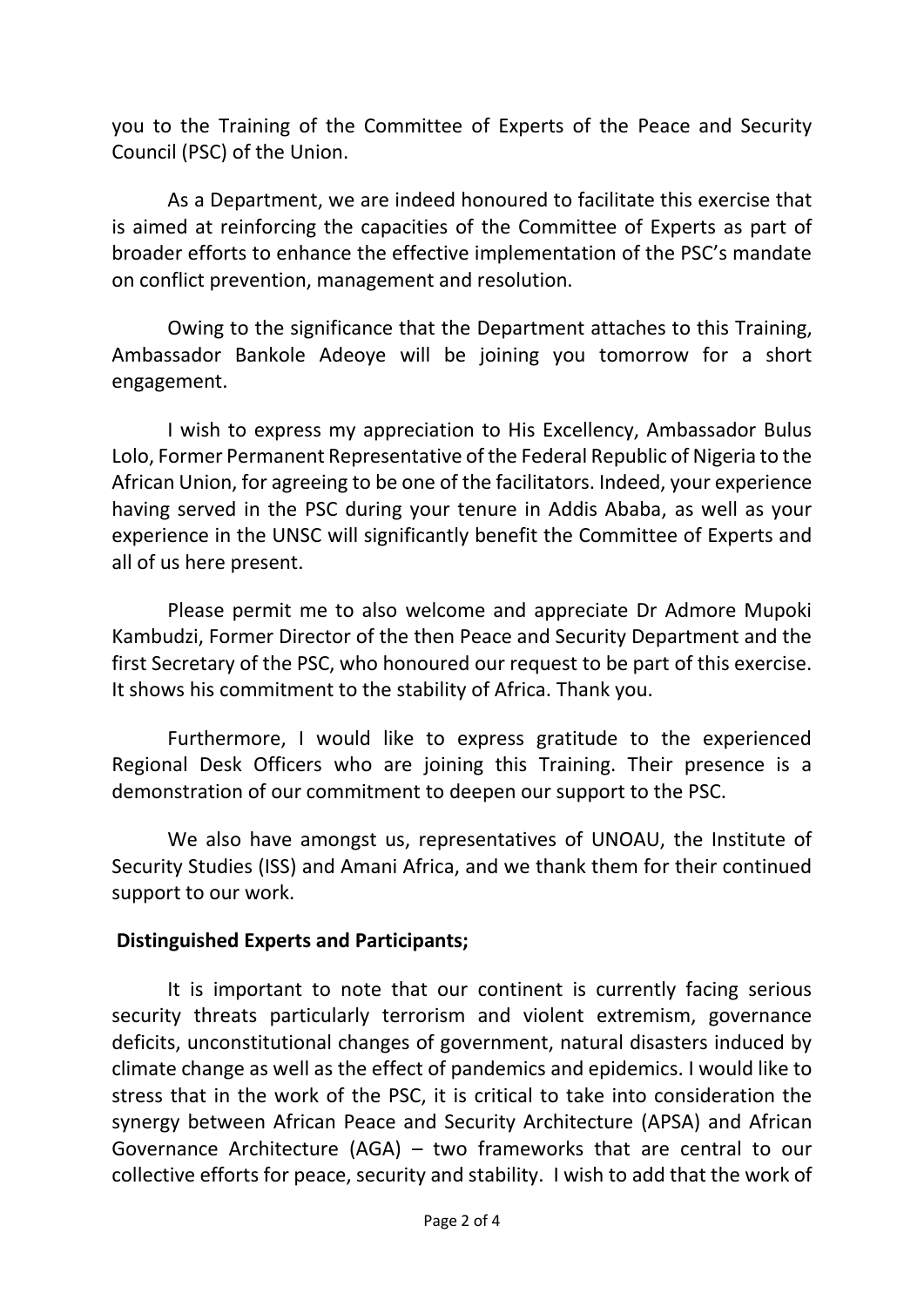the PSC will be significantly enhanced when its relationship with RECs/RMs is scaled up and institutionalized. The role of your committee is central to the PSC's efforts to respond to the aforementioned challenges.

I am fully confident that during the course of three days, we will exchange information, share best practice and collectively carve a way to better support the PSC in pursuance of its mandate for the maintenance of peace, security, and stability on the Continent.

 Drawing from operational practice and experience, the PSC, over the years, has consistently sought to improve its working methods. Through conclusions of PSC Retreats and PSC decisions, the role of the Committee of Experts as a subsidiary body of the PSC has been elaborated. Needless to say, this Committee is a critical pillar of the Council.

As you have seen in the annotated agenda, the Department has endeavoured to provide a platform through which you could deepen your appreciation of the core mandate, powers, objectives and functions of the PSC as enshrined in the Protocol Relating to the Establishment of the PSC, Working Methods of the PSC, and the other relevant instruments of the AU.

As part of our new innovations, the Department will take you through its technological innovation that seeks to create a digital footprint and simplify access to the PSC Working Documents. For the past few months, our young and highly motivated information technology (IT) geeks, if I may call them that, under the tutelage of Ms. Neema Chusi, Ag Head of the PSC Secretariat, developed a repository of the PSC Institutional Memory and a PSC Application (App), access to which is yet to be made public. Our intention is that the PSC CoE need to have an opportunity first on how to use the repository of PSC documents before we make it public.

The App will undoubtedly facilitate ease of access to the PSC work and meetings, starting from the Monthly Provisional Programme of Work, Agenda, Speaking Order, and other related information. Moreover, the repository will make PSC information and decisions readily available to PSC Members, the broader AU members as well as the African citizenry.

## **Distinguished Experts and Participants,**

As the AU Commission, we endeavoured to make this induction practical and interactive. Dr Kambudzi, the former Director of the PSD and First Secretary of the PSC, who has enormous institutional memory, will take you through a